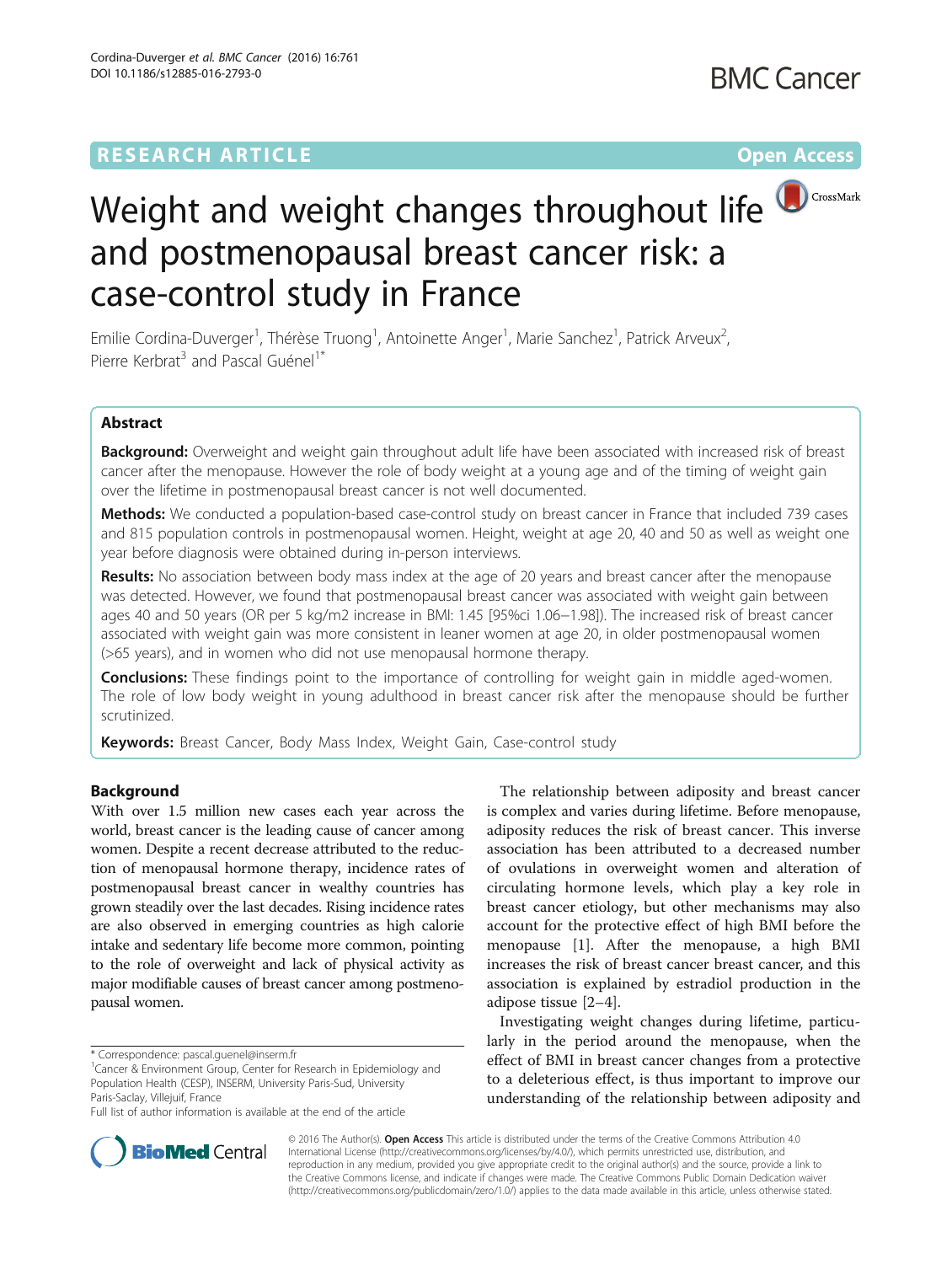breast cancer. However, most studies on breast cancer among postmenopausal women have only measured weight gain over long periods, usually from early adulthood to the time of cancer diagnosis, making difficult to evaluate how weight changes in specific periods of life may affect breast cancer risk [[5](#page-7-0)–[8\]](#page-7-0).

Elevated BMI during childhood or adolescence has also been associated with a decreased risk of postmenopausal breast cancer in some studies [[9](#page-7-0)–[11\]](#page-7-0). It has been postulated that leanness in early adulthood may increase the risk of postmenopausal breast cancer due to incomplete differentiation of mammary gland cells related to insufficient mammary fat pad or progesterone deficiency [[6, 12\]](#page-7-0). This association, however, should be scrutinized.

In order to clarify the relationship between postmenopausal breast cancer risk and lifetime weight history, we used the data of a large population-based case-control study in France, focusing on the timing of weight changes over the lifetime and on the role of low weight (BMI <18.5 kg/m2) at a young age.

## **Methods**

The CECILE study is a population-based case-control study in Côte d'Or and Ille-et-Vilaine, two French administrative areas (départements) located in Eastern and Western part of France, respectively.

#### Recruitment of cases and controls

The case group included incident cases of in situ or invasive breast cancer diagnosed between April 2005 and March 2007 in women aged 25–75 years who resided in the study areas. Patients were recruited in the main cancer hospital in each area (Centre Eugène Marquis in Rennes and Centre Georges-François Leclerc in Dijon), as well as from smaller public and private hospitals that also recruited breast cancer patients. Among the 1553 eligible cases identified during the study period, 163 refused to participate, 151 could not be contacted, and 7 died before the interview, leaving 1232 cases included in the study sample (participation 79.3 %).

Controls were women without a previous history of breast cancer recruited in the general population of each study area. They were selected by phone and were frequency-matched to the cases by 10-year age group. To avoid selection bias that could arise from differential participation rates across categories of socioeconomic status (SES), we obtained a control group with a distribution by SES category similar to the general population, by using predefined numbers of controls by SES calculated from the census data. To recruit the controls, phone numbers of private homes were selected at random from the telephone directory completed beforehand with unlisted numbers. Phone numbers were

dialed up to 15 times at different times of the day and different days of the week until contact could be established with the residents. When a woman was living in the residence reached by phone, she was invited to participate to the study, as long as the predefined number of controls in her age and SES stratum was not complete. When this number was exceeded, the woman was excluded. To obtain the desired number of controls within the limits of age and SES categories, approximately 30,000 phone numbers were dialed for identifying 1,731 eligible controls. Among 1731 controls identified by telephone fulfilling eligibility criteria, 260 declined participation and 154 could not be re-contacted for an in-person interview, leaving 1317 women available for the study (participation 76.1 %).

The study was approved by the French Ethic Committee (CCPPRB Kremlin-Bicêtre, Jan 2005), the National Data Protection Agency (Dec 2004) and the Advisory Committee on the Treatment of Health Research Information (Apr 2004). All participants signed informed consent.

#### Selection of study subjects

Only postmenopausal women were included in the analysis. Women were considered postmenopausal if they had not menstruated for twelve or more months (natural menopause,  $n = 936$ ), if they had had bilateral oophorectomy (artificial menopause,  $n = 93$ ), or if they had used MHT (Menopausal Hormone Therapy) before natural cessation of menstruation  $(n = 352)$ . Women with unknown menopausal status  $(n = 199)$ (hysterectomy before cessation of menstruations or unknown date of last menstruation), were considered postmenopausal if they were aged 50 or more years, the median age at menopause in women with natural menopause ( $n = 174$ ). Women with unknown menopausal status below 50 years old were excluded from the analysis  $(n = 25)$ . One woman reporting aberrant low weight was excluded from the analysis. In total, the analysis included 1554 postmenopausal women (739 cases and 815 controls).

## Data collection

Data pertaining to study subjects were obtained from a structured questionnaire during in-person interviews conducted by trained interviewers. We defined a reference date for each study subject, which was the date of diagnosis for the cases and the date of selection for the controls. The age at reference date will be referred to below as current age. Only events that occurred before that date were considered in the analyses. We elicited information on socio-demographic characteristics, history of previous diseases, family history of cancer, history of menstruations, use of oral contraceptives, infertility, reproductive history,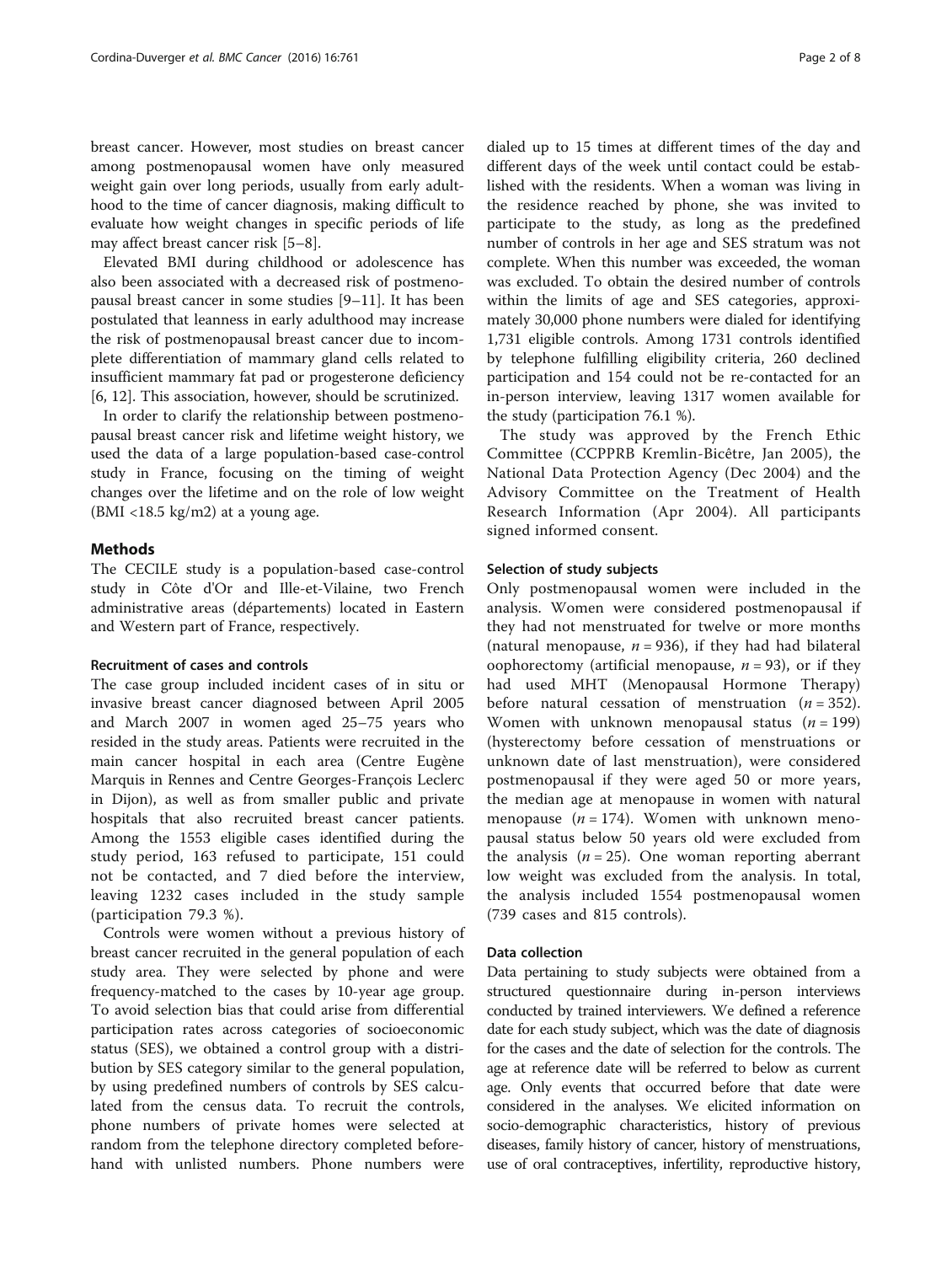residential and occupational history, lifetime consumption of alcohol and tobacco, recreational activities, and dietary habits.

Women were invited to report their height at the age of 20 years, and to report their usual weight one year before reference date (hereinafter referred to as current weight) to avoid reporting weight loss that might be due to cancer development. We also elicited information on weight at the ages of 20, 40 and 50 years.

Information on estrogen (ER) and progesterone receptor (PR) status was obtained from the pathology report. Tumors containing more than 10 % positive cells for hormonal receptors were classified as receptor-positive.

#### Statistical analysis

Odds ratios (ORs) of breast cancer were calculated for BMI at age 20, BMI at age 50 and BMI at the current age, and for BMI changes from age 20 to current age, from age 20 to 40, from age 40 to 50, and from age 50 to current age. BMIs were calculated as weight in kilograms divided by height in meters squared  $(kg/m^2)$ . BMI at different ages were categorized according to the WHO classification (<18.5; 18.5–25; 25–30; ≥30 kg/m<sup>2</sup>), except for BMI at age 20 where we used a single category of BMI  $\geq$  25 kg/m<sup>2</sup> due to small number of young obese women  $\geq 30$  kg/m<sup>2</sup>. BMI changes during different periods of life were categorized in 3 groups. To enable comparisons between BMI gain during different periods of life, and despite uneven distributions, we sought to use the same cut points for defining BMI gain categories in different periods: BMI gain <1 kg/m<sup>2</sup>; BMI gain  $\geq 1 < 3$  kg/m<sup>2</sup>; and BMI gain  $\geq 3$  kg/m<sup>2</sup>. For BMI changes from age 20 to current age, the highest category of BMI gain was subdivided in two classes  $(3-6 \text{ kg/m}^2 \text{ and } \geq$ 6 kg/m<sup>2</sup>). We also fitted models using tertiles or quartiles of BMI gain distribution among controls specific to each exposure period, but the findings were very similar and are not shown. To test dose-response trends, we fitted models where BMI at different ages and BMI changes were introduced as continuous variables, assuming a linear relationship between the variable and breast cancer risk, and reported odds ratios for each increment of  $5 \text{ kg/m}^2$  of BMI or BMI change.

Further analyses were conducted to examine whether low BMI at age 20 (<18.5;  $\geq 18.5$  kg/m<sup>2</sup>), age at reference date ( $<65$ ,  $\geq 65$  years), and use of menopausal hormone therapy (MHT) (current vs past or never) modified the association of breast cancer with BMI at different ages, and BMI changes. In these analyses, we present only the odds ratios associated with continuous variables for BMI and BMI changes. p-values for interaction between BMI or BMI changes and the stratification variables (i.e. BMI at age 20 years, age at reference date and MHT use) were calculated by comparing models with and without an interaction term using the likelihood ratio test.

Odds ratios and 95 % confidence intervals were calculated using unconditional logistic regression models adjusting for the matching variables, i.e. age (5-year age group) and study area, and for breast cancer risk factors in Table [1:](#page-3-0) age at menarche (≤11, 12, 13, 14, ≥ 15 years), parity  $(0, 1, 2, 3, \geq 4$  children), age at first full-term pregnancy (<22, 22–24, 25–27,  $\geq$  28 years), duration of breast-feeding  $(0, <26, 26-52, >52$  weeks), oral contraceptive use (ever, never), family history of breast cancer in first degree relatives (yes, no), MHT use (current, never or past use), recreational physical activity (ever/ never), tobacco smoking (never,  $< 10$ ,  $\geq 10$  packs-years), and alcohol consumption  $(≤3, 4-7, 8-14, > 14$  glasses per week).

All analyses were also conducted using different categorization for BMI and BMI gain during lifetime, or using weight and weight changes (in kg) instead of BMI. These analyses produced similar findings and are not reported here. We also conducted analyses stratifying the case group according to hormone receptor status of the tumor (ER-positive/ER-negative, PR-positive/PR-negative) using polytomous logistic regression models, but no particular hint emerged from this analysis (not shown).

All analyses were conducted using SAS computer software (version 9.3, Cary, North Carolina).

## Results

Selected characteristics of cases and controls are shown in Table [1](#page-3-0). As expected from frequency-matching, the distributions by age and study area were similar for cases and controls. Breast cancer was associated with family history of breast cancer in first-degree relatives, early age at menarche, low parity, late age at first full-term pregnancy, current use of MHT, height and physical activity. Cases and controls did not differ in our data with respect to duration of breastfeeding, age at menopause, alcohol or tobacco consumption.

Table [2](#page-4-0) shows mean BMI at age 20, mean BMI at age 50 and mean BMI changes between ages 20 and 40, 40 − 50 and 50 to current age after stratification of the control group by category of current BMI. There was a clear trend of higher BMI at ages 20 and 50 and of higher BMI gain as current BMI becomes higher. Table [2](#page-4-0) also shows the Pearson's correlation coefficients with current BMI. Correlations were moderate for BMI at age 20 and BMI change between ages 40 and 50 (Pearson's  $r = 0.32$ ), intermediate for BMI changes between ages 20 and 40 and BMI changes between age 50 and current age (Pearson's  $r =$ 0.54 and 0.55, respectively), and strong for BMI at age 50 (Pearson's  $r = 0.79$ ).

After adjustment for potential confounders listed in Table [1](#page-3-0), BMI at age 20, BMI at age 50 and current BMI were not found to be associated with postmenopausal breast cancer (Table [3\)](#page-5-0). However, BMI gain between 40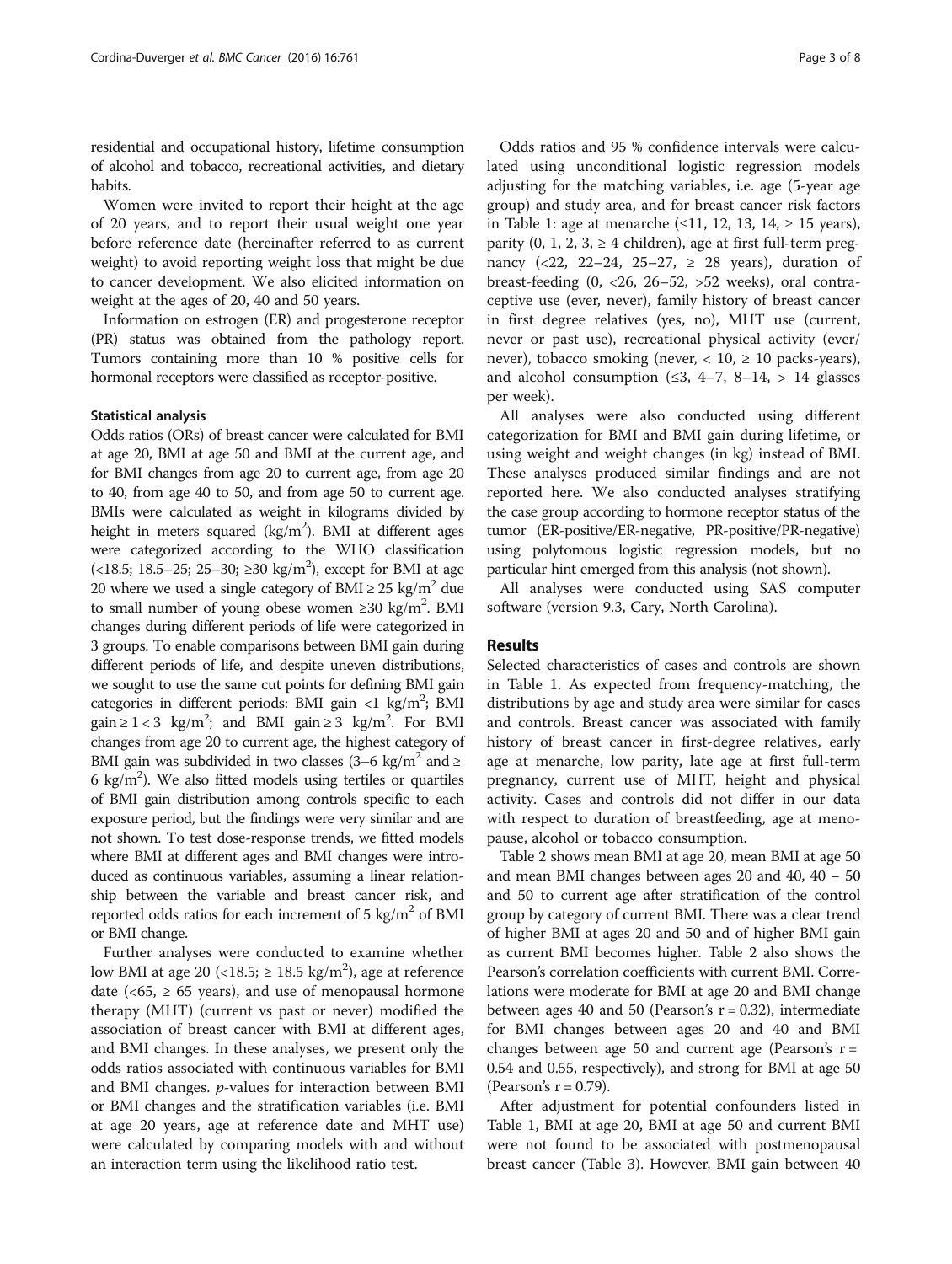|                                                           | Cases ( $n = 739$ ) |      |     | Controls ( $n = 815$ ) | OR <sup>a</sup> | 95 % CI         |
|-----------------------------------------------------------|---------------------|------|-----|------------------------|-----------------|-----------------|
|                                                           | N                   | %    | Ν   | %                      |                 |                 |
| Study area (département)                                  |                     |      |     |                        |                 |                 |
| Côte d'Or                                                 | 235                 | 31.8 | 284 | 34.8                   |                 |                 |
| Ille-et-Vilaine                                           | 504                 | 68.2 | 531 | 65.2                   |                 |                 |
| Age at reference date (years)                             |                     |      |     |                        |                 |                 |
| 35-39                                                     | 0                   | 0.0  | 1   | 0.1                    |                 |                 |
| 40-44                                                     | 1                   | 0.1  | 1   | 0.1                    |                 |                 |
| 45-49                                                     | 18                  | 2.4  | 33  | 4.1                    |                 |                 |
| 50-54                                                     | 103                 | 13.9 | 109 | 13.4                   |                 |                 |
| 55-59                                                     | 189                 | 25.6 | 192 | 23.6                   |                 |                 |
| 60-64                                                     | 158                 | 21.4 | 164 | 20.1                   |                 |                 |
| 65-69                                                     | 147                 | 19.9 | 192 | 23.6                   |                 |                 |
| 70-74                                                     | 123                 | 16.6 | 123 | 15.1                   |                 |                 |
| Family history of breast cancer in first degree relatives |                     |      |     |                        |                 |                 |
| No                                                        | 604                 | 81.7 | 715 | 87.7                   | 1               | ref             |
| Yes                                                       | 135                 | 18.3 | 100 | 12.3                   | 1.62            | $[1.22 - 2.16]$ |
| Age at menarche (years)                                   |                     |      |     |                        |                 |                 |
| $\leq$ 11                                                 | 131                 | 18   | 122 | 15.2                   | 1               | ref             |
| 12                                                        | 179                 | 24.7 | 172 | 21.4                   | 0.98            | $[0.71 - 1.35]$ |
| 13                                                        | 155                 | 21.3 | 174 | 21.6                   | 0.82            | $[0.59 - 1.15]$ |
| 14                                                        | 143                 | 19.7 | 165 | 20.5                   | 0.81            | $[0.58 - 1.13]$ |
| $\geq$ 15                                                 | 118                 | 16.3 | 172 | 21.4                   | 0.63            | $[0.45 - 0.89]$ |
| Parity                                                    |                     |      |     |                        |                 |                 |
| Nulliparous                                               | 79                  | 10.7 | 50  | 6.1                    | 1               | ref             |
| 1 FTP <sup>b</sup>                                        | 109                 | 14.7 | 113 | 13.9                   | 0.61            | $[0.39 - 0.95]$ |
| 2 FTP                                                     | 279                 | 37.8 | 270 | 33.1                   | 0.65            | $[0.44 - 0.96]$ |
| 3 FTP                                                     | 183                 | 24.8 | 245 | 30.1                   | 0.46            | $[0.31 - 0.69]$ |
| $\geq 4$ FTP                                              | 89                  | 12   | 137 | 16.8                   | 0.41            | $[0.26 - 0.64]$ |
| Age at first FTP among parous women (years)               |                     |      |     |                        |                 |                 |
| < 22                                                      | 185                 | 28   | 252 | 32.9                   | 1               | ref             |
| $22 - 24$                                                 | 196                 | 29.7 | 252 | 32.9                   | 1.07            | $[0.82 - 1.40]$ |
| 25-27                                                     | 141                 | 21.4 | 167 | 21.8                   | 1.16            | $[0.86 - 1.56]$ |
| >27                                                       | 138                 | 20.9 | 94  | 12.3                   | 2.02            | $[1.46 - 2.81]$ |
| Breastfeeding among parous women (weeks)                  |                     |      |     |                        |                 |                 |
| never                                                     | 349                 | 53.5 | 399 | 52.2                   | 1               | ref             |
| < 26                                                      | 224                 | 34.4 | 261 | 34.2                   | 1.03            | $[0.82 - 1.31]$ |
| 26-52                                                     | 54                  | 8.3  | 67  | 8.8                    | 0.97            | $[0.66 - 1.43]$ |
| > 52                                                      | 25                  | 3.8  | 37  | 4.8                    | 0.82            | $[0.48 - 1.40]$ |
| Age at menopause (years) <sup>c</sup>                     |                     |      |     |                        |                 |                 |
| $<$ 48                                                    | 105                 | 22.7 | 115 | 22.9                   | 1               | ref             |
| 48-50                                                     | 136                 | 29.4 | 157 | 31.2                   | 0.85            | $[0.59 - 1.23]$ |
| 51-53                                                     | 133                 | 28.8 | 126 | 25                     | 1.03            | $[0.71 - 1.50]$ |
| $\geq 54$                                                 | 88                  | 19   | 105 | 20.9                   | 0.82            | $[0.54 - 1.23]$ |

<span id="page-3-0"></span>Table 1 Distribution of cases and controls by age, study area and selected risk factors of breast cancer

Table 1 Distribution of cases and controls by age, study area and selected risk factors of breast cancer (Continued)

| Current MHT use                        |     |      |     |      |      |                 |
|----------------------------------------|-----|------|-----|------|------|-----------------|
| No                                     | 589 | 79.7 | 690 | 84.7 | 1    | ref             |
| Yes                                    | 150 | 20.3 | 125 | 15.3 | 1.44 | $[1.10 - 1.88]$ |
| Height (cm)                            |     |      |     |      |      |                 |
| < 158                                  | 187 | 25.4 | 230 | 28.2 | 1    | ref             |
| 158-161                                | 188 | 25.5 | 198 | 24.3 | 1.25 | $[0.94 - 1.67]$ |
| 162-165                                | 172 | 23.3 | 223 | 27.4 | 1.03 | $[0.77 - 1.38]$ |
| $\geq 166$                             | 190 | 25.8 | 164 | 20.1 | 1.63 | $[1.21 - 2.20]$ |
| Alcohol consumption (glasses per week) |     |      |     |      |      |                 |
| $\leq$ 3                               | 542 | 73.3 | 581 | 71.3 | 1    | ref             |
| $4 - 7$                                | 108 | 14.6 | 122 | 15.0 | 0.92 | $[0.69 - 1.22]$ |
| $8 - 14$                               | 53  | 7.2  | 71  | 8.7  | 0.77 | $[0.52 - 1.12]$ |
| >14                                    | 36  | 4.9  | 41  | 5.0  | 0.91 | $[0.57 - 1.45]$ |
| Tobacco (pack-years)                   |     |      |     |      |      |                 |
| Never                                  | 500 | 68.3 | 563 | 70.2 | 1    | ref             |
| < 10                                   | 119 | 16.3 | 134 | 16.7 | 1.03 | $[0.77 - 1.36]$ |
| $\geq 10$                              | 113 | 15.4 | 105 | 13.1 | 1.28 | $[0.95 - 1.74]$ |
| Physical activity                      |     |      |     |      |      |                 |
| No                                     | 269 | 36.8 | 264 | 32.5 | 1    | ref             |
| Yes                                    | 462 | 63.2 | 548 | 67.5 | 0.83 | $[0.67 - 1.02]$ |

<sup>a</sup>Odds ratios adjusted for age at reference date and study area

<sup>b</sup>FTP: Full-Term Pregnancy

<sup>c</sup>Age at menopause unknown in 227 cases and 312 controls

and 50 years of age was associated with increased risk of breast cancer (OR per 5 kg/m<sup>2</sup> BMI gain between ages 40 and 50: 1.32; 95 % ci 1.05–1.65). Further adjustment for current BMI did not modify this finding. No association was observed with BMI gain before 40 and after 50 years of age. Models were also fitted using weight changes in kg instead of BMI in kg/m2. The results are shown in Additional file [1](#page-6-0): Table S1 and yielded similar conclusions.

Results of the stratification of BMI and BMI gain variables by BMI at age 20 (<18.5 kg/m<sup>2</sup>; ≥18.5 kg/m<sup>2</sup>), current age (<65 years;  $\geq 65$  years), and MHT use (current users; non-current users) are shown in Table [4](#page-6-0). The stratification by BMI at age 20 showed that among leaner women at age 20 (BMI  $20 < 18.5$  kg/m<sup>2</sup>), the odds ratios for each increment of 5  $\text{kg/m}^2$  of current BMI (OR 1.47; 95 % ci 1.05–2.07) and of BMI-gain between ages 40 and 50 (OR 2.06; 95 % ci 1.09–3.88) were markedly higher than the corresponding odds ratios in women with BMI at age  $20 \ge 18.5$  kg/m<sup>2</sup>. However the p-values for interaction between BMI at age 20 and current BMI or BMI gain were not statistically significant (p interaction 0.14 and 0.40, respectively). The stratification by current age showed higher odds ratios for BMI at age 50, current BMI and BMI gain between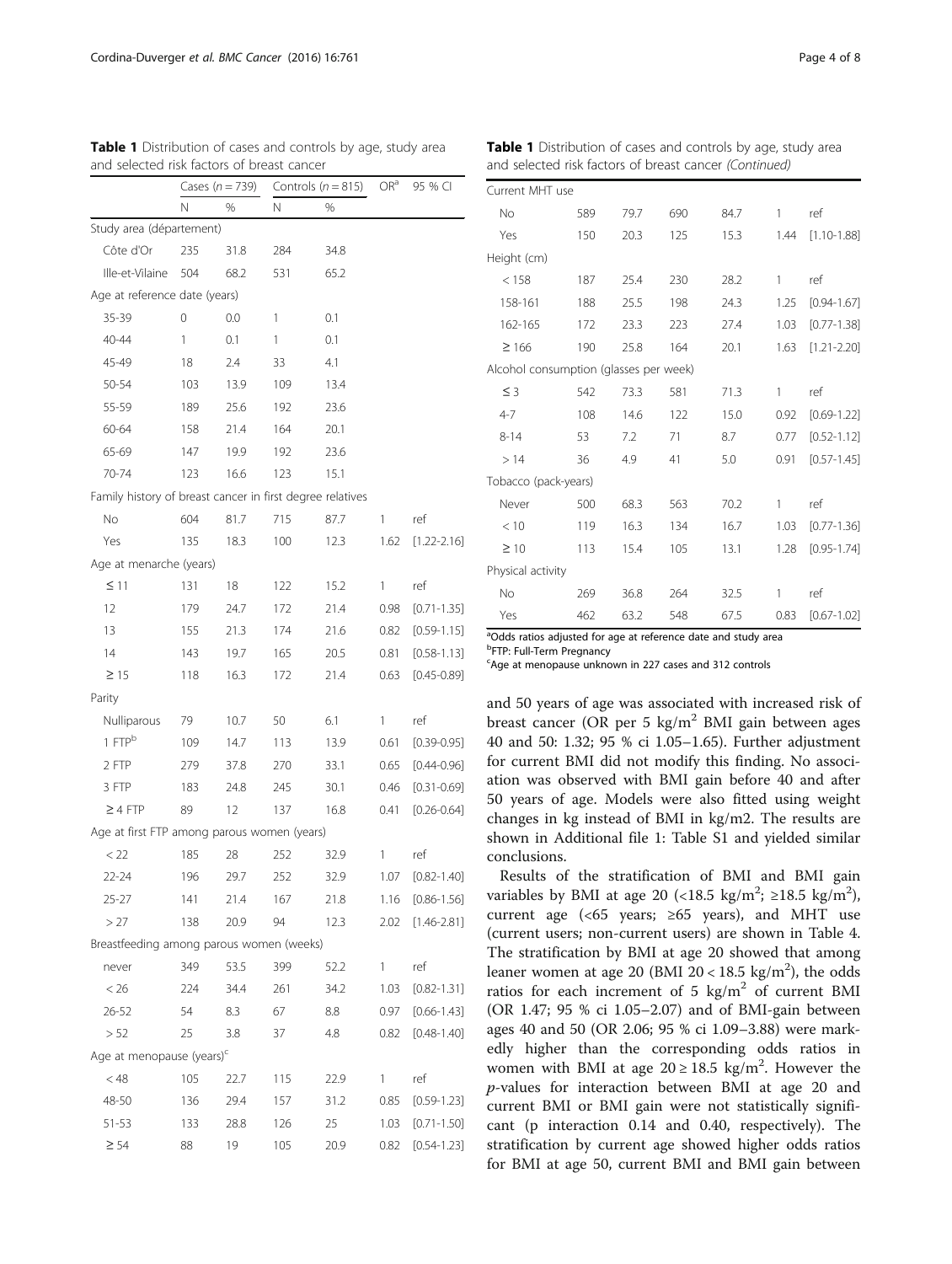<span id="page-4-0"></span>

| Table 2 Mean values of BMI at different ages and of BMI changes by categories of current BMI among controls |  |  |
|-------------------------------------------------------------------------------------------------------------|--|--|
|-------------------------------------------------------------------------------------------------------------|--|--|

|                                                         | Current BMI ( $kg/m2$ ) |             |             |             |            |
|---------------------------------------------------------|-------------------------|-------------|-------------|-------------|------------|
|                                                         | $<$ 25                  | $25 - 30$   | $\geq$ 30   | $p^a$       | Pearson rb |
|                                                         | $(n = 428)$             | $(n = 245)$ | $(n = 141)$ |             |            |
| Mean current BMI (kg/m2) (sd)                           | 22.0(1.9)               | 27.2(1.4)   | 34.2(4.2)   | $< 10^{-4}$ | 1.00       |
| Mean BMI at age 50 (kg/m2) (sd)                         | 21.4(2.3)               | 24.7(2.6)   | 29.8 (4.6)  | $< 10^{-4}$ | 0.79       |
| Mean BMI at age 20 (kg/m2) (sd)                         | 20.1(2.3)               | 20.9(2.6)   | 22.5(3.2)   | $< 10^{-4}$ | 0.32       |
| Mean BMI change from age 20 to current age (kg/m2) (sd) | 1.9(2.8)                | 6.3(2.9)    | 11.8(5.1)   | $< 10^{-4}$ | 0.86       |
| Mean BMI change from age 20 to 40 (kg/m2) (sd)          | 0.6(2.4)                | 2.3(2.3)    | 4.6(4.7)    | $< 10^{-4}$ | 0.54       |
| Mean BMI change from age 40 to 50 (kg/m2) (sd)          | 0.6(1.7)                | 1.5(2.2)    | 2.9(4.4)    | $< 10^{-4}$ | 0.32       |
| Mean BMI change from age 50 to current age (kg/m2) (sd) | 0.6(2.0)                | 2.5(2.5)    | 4.5(4.7)    | $< 10^{-4}$ | 0.55       |

<sup>a</sup>P-value of ANOVA

<sup>a</sup>P-value of ANOVA<br><sup>b</sup>Pearson correlation coefficient with current BMI

40 and 50 years in women  $\geq 65$  years than in women  $<65$  years, with *p*-values for interaction 0.07, 0.08 and 0.08, respectively. Finally, the stratification on MHT use showed that the odds ratio for BMI gain between ages 40 and 50 was 1.37 (95 % ci 1.08–1.74) in MHT nonusers whereas it was 1.02 (95 % ci 0.47–2.20) in current users (p-value for interaction 0.34).

Analyses were also conducted by tumor subtypes defined according to hormonal receptor status (ER-positive, ERnegative, PR-positive, PR-negative). No difference between tumor subtypes was observed (data not shown).

## **Discussion**

We found that weight gain in the age range period 40– 50 years, but not in earlier periods of life, was associated with increased risk of postmenopausal breast cancer. Conversely, our data do not confirm that postmenopausal breast cancer risk is increased in women with low BMI at a young age. However, the association between weight gain between 40 and 50 and postmenopausal breast cancer risk, was more consistent among leaner women at the age of 20, among older women  $(\geq 65$  years at diagnosis) and among non-MHT users. These findings point to the importance of examining weight history over the lifetime to clarify the relationships between adiposity and breast cancer risk after the menopause.

#### Weight gain

BMI gain in adulthood has been linked to the risk of postmenopausal breast cancer in previous investigations [[5, 8](#page-7-0), [10](#page-7-0), [13\]](#page-7-0). Although the timing of weight gain during life may be an important determinant of breast cancer risk, epidemiological evidence is sparse since most studies have assessed weight gain over long periods from early adulthood to the time of cancer diagnosis regardless of specific time periods [[5, 8, 9, 14\]](#page-7-0). Our results suggest that weight gain during the age range period 40–50 years, i.e. in late reproductive period, may be particularly harmful. These findings are consistent with studies that reported increased risk of breast cancer among women who gained weight in middle adulthood [[15, 16\]](#page-7-0). If this is confirmed, it would point to the importance of controlling weight gain in that period of life.

We also observed that the association of breast cancer with current BMI and weight or BMI gain in the age range period 40–50 years was stronger in women above 65 years of age than in younger postmenopausal women, suggesting a relatively long induction period between weight gain and breast cancer occurrence. Alternatively, it is possible that the beneficial effect of adiposity during pre-menopause may compensate the adverse effect of overweight in early post-menopause.

#### Weight in early adulthood

The hypothesis that weight during adolescence or young adulthood may influence breast cancer risk after the menopause is supported by several epidemiological studies reporting an inverse association between weight at a young age and postmenopausal breast cancer [\[9](#page-7-0)–[11](#page-7-0), [17](#page-7-0), [18\]](#page-7-0). In addition, it was demonstrated that pre-pubertal girls with low weight have higher mammographic density when they become adults [\[19\]](#page-7-0), and mammographic density is one of the strongest risk factors for breast cancer [[20](#page-7-0)]. It was also postulated that low level of adiposity in the mammary gland may alter breast tissue maturation, making breast tissue more susceptible to carcinogenic stimuli among leaner women [[6, 21\]](#page-7-0). Our data did not confirm the hypothesis of a direct link between low weight at a young age and breast cancer risk after menopause, as no association between BMI at age 20 and postmenopausal breast cancer was detected. However, there was weak indication that weight gain between age 40 and 50 might lead to higher postmenopausal breast cancer risk in women who were leaner at a young age ( $BMI < 18.5 \text{ kg/m}^2$ ). This finding should be interpreted with care as no statistically significant interaction between BMI at age 20 and BMI gain was seen. Nevertheless, it is consistent with a report from the large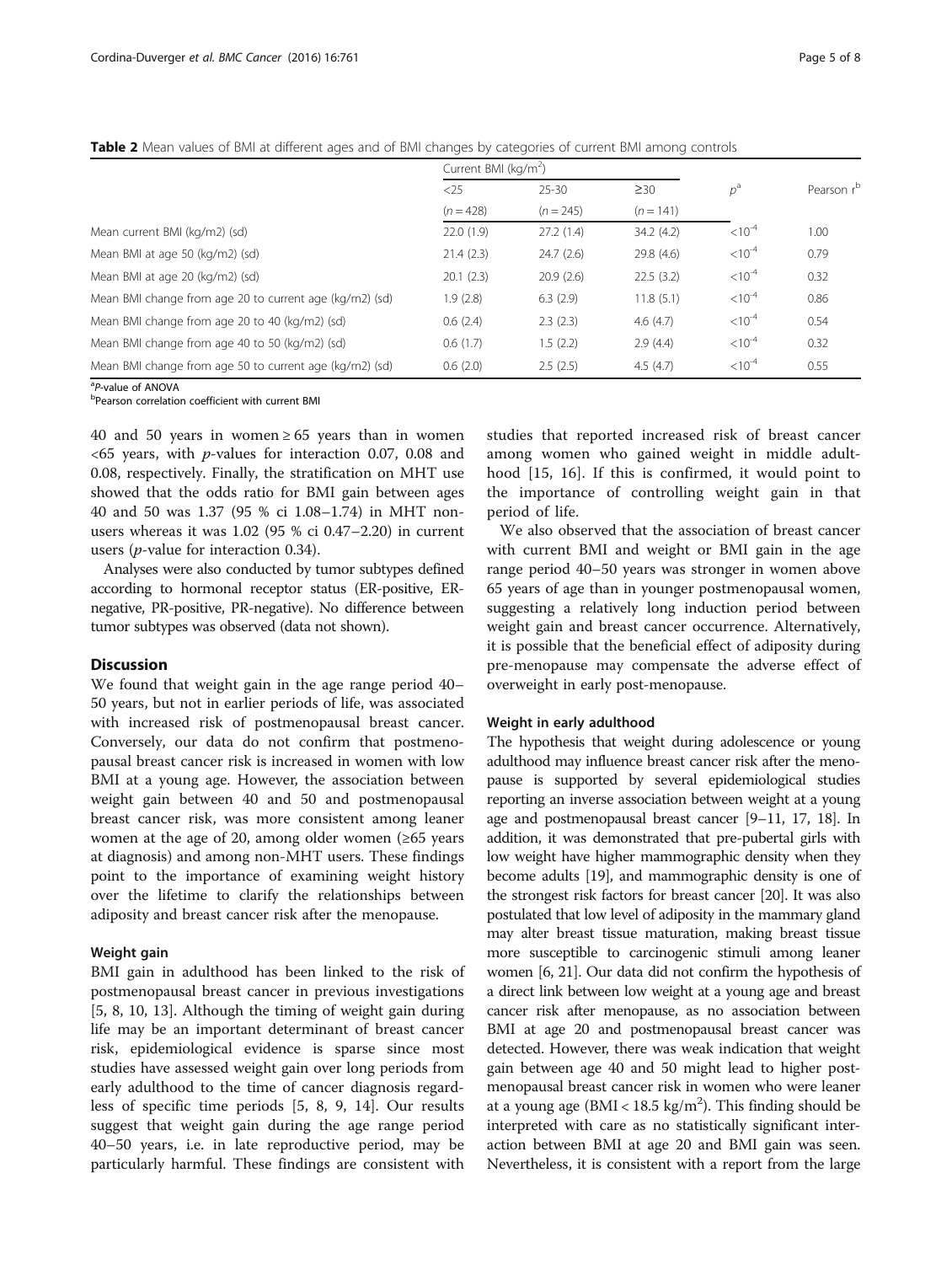|                                                            | Cases       |      |             | Controls |      | 95 % CI         | p trend <sup>b</sup> |  |
|------------------------------------------------------------|-------------|------|-------------|----------|------|-----------------|----------------------|--|
|                                                            | $(n = 739)$ |      | $(n = 815)$ |          |      |                 |                      |  |
|                                                            | Ν           | %    | Ν           | %        |      |                 |                      |  |
| BMI at age 20 (kg/m <sup>2</sup> )                         |             |      |             |          |      |                 |                      |  |
| < 18.5                                                     | 146         | 20.3 | 150         | 19.0     | 1.10 | $[0.84 - 1.44]$ |                      |  |
| $≥$ 18.5 < 25                                              | 527         | 73.2 | 587         | 74.2     | 1    | ref             |                      |  |
| $\geq 25$                                                  | 47          | 6.5  | 54          | 6.8      | 0.92 | $[0.60 - 1.41]$ |                      |  |
| Per 5 $kg/m2$                                              |             |      |             |          | 1.03 | $[0.85 - 1.25]$ | 0.76                 |  |
| BMI at age 50 (kg/m <sup>2</sup> )                         |             |      |             |          |      |                 |                      |  |
| < 18.5                                                     | 34          | 4.9  | 29          | 3.8      | 1.14 | $[0.67 - 1.96]$ |                      |  |
| $≥$ 18.5 < 25                                              | 461         | 65.8 | 510         | 66.6     | 1    | ref             |                      |  |
| $\geq$ 25 < 30                                             | 147         | 21.0 | 162         | 21.1     | 1.07 | $[0.81 - 1.40]$ |                      |  |
| $\geq 30$                                                  | 59          | 8.4  | 65          | 8.5      | 1.05 | $[0.70 - 1.56]$ |                      |  |
| Per 5 $kg/m^2$                                             |             |      |             |          | 1.07 | $[0.94 - 1.22]$ | 0.30                 |  |
| Current BMI (kg/m <sup>2</sup> )                           |             |      |             |          |      |                 |                      |  |
| < 18.5                                                     | 15          | 2.0  | 21          | 2.6      | 0.73 | $[0.36 - 1.50]$ |                      |  |
| $≥$ 18.5 < 25                                              | 374         | 50.7 | 407         | 50.0     | 1    | ref             |                      |  |
| $\geq$ 25 < 30                                             | 223         | 30.3 | 245         | 30.1     | 1.03 | $[0.80 - 1.31]$ |                      |  |
| $\geq 30$                                                  | 125         | 17.0 | 141         | 17.3     | 1.04 | $[0.77 - 1.41]$ |                      |  |
| Per 5 $kg/m^2$                                             |             |      |             |          | 1.03 | $[0.92 - 1.14]$ | 0.62                 |  |
| BMI change from age 20 to current age (kg/m <sup>2</sup> ) |             |      |             |          |      |                 |                      |  |
| < 1                                                        | 139         | 19.3 | 161         | 20.4     | 1    | ref             |                      |  |
| $\geq 1 < 3$                                               | 140         | 19.4 | 136         | 17.2     | 1.18 | $[0.83 - 1.66]$ |                      |  |
| $\geq$ 3 < 6                                               | 196         | 27.2 | 211         | 26.7     | 1.10 | $[0.81 - 1.51]$ |                      |  |
| $\geq 6$                                                   | 245         | 34.0 | 283         | 35.8     | 1.06 | $[0.78 - 1.44]$ |                      |  |
| Per 5 $kg/m2$                                              |             |      |             |          | 1.02 | $[0.91 - 1.14]$ | 0.76                 |  |
| BMI change from age 20 to 40 (kg/m <sup>2</sup> )          |             |      |             |          |      |                 |                      |  |
| <1                                                         | 306         | 44.0 | 338         | 43.8     | 1    | ref             |                      |  |
| $\geq 1 < 3$                                               | 240         | 34.5 | 232         | 30.1     | 1.22 | $[0.95 - 1.57]$ |                      |  |
| $\geq$ 3                                                   | 150         | 21.6 | 202         | 26.2     | 0.88 | $[0.66 - 1.16]$ |                      |  |
| Per 5 $kg/m2$                                              |             |      |             |          | 0.88 | $[0.74 - 1.06]$ | 0.18                 |  |
| BMI change from age 40 to 50 (kg/m <sup>2</sup> )          |             |      |             |          |      |                 |                      |  |
| < 1                                                        | 329         | 48.2 | 396         | 52.7     | 1    | ref             |                      |  |
| $\geq 1 < 3$                                               | 223         | 32.7 | 234         | 31.2     | 1.18 | $[0.92 - 1.51]$ |                      |  |
| $\geq$ 3                                                   | 131         | 19.2 | 121         | 16.1     | 1.45 | $[1.06 - 1.98]$ |                      |  |
| Per 5 $kg/m2$                                              |             |      |             |          | 1.32 | $[1.05 - 1.65]$ | 0.02                 |  |
| BMI change from age 50 to current age ( $kg/m2$ )          |             |      |             |          |      |                 |                      |  |
| < 1                                                        | 310         | 44.2 | 321         | 41.9     | 1    | ref             |                      |  |
| $\geq 1 < 3$                                               | 212         | 30.2 | 240         | 31.3     | 0.95 | $[0.73 - 1.23]$ |                      |  |
| $\geq$ 3                                                   | 179         | 25.5 | 205         | 26.8     | 0.97 | $[0.73 - 1.29]$ |                      |  |
| Per 5 $kg/m^2$                                             |             |      |             |          | 1.00 | $[0.83 - 1.21]$ | 0.97                 |  |

<span id="page-5-0"></span>Table 3 Odds ratios of postmenopausal breast cancer for BMI at age 20, age 50 and current age, and for BMI gain from age 20 to current age, age 20 to 40, age 40 to 50, and age 50 to current age par category and per increment of 5 kg/m<sup>2</sup> of BMI or BMI gain

<sup>a</sup>Odds ratio adjusted for study area, age at reference date, age at menarche, parity, age at first full-term pregnancy, breastfeeding, family history of breast cancer, oral contraceptive use, current use of MHT, alcohol consumption, tobacco smoking, and physical activity

bp for trend calculated from the model using BMI or BMI change as continuous variables

US Nurse's Health Study showing that the association of postmenopausal breast cancer risk with weight gain of 25 kg or more since the age 18 years was stronger in women with BMI below 21 kg/m<sup>2</sup> at age 18 years than in heavier women (p for interaction 0.05) [[13](#page-7-0)]. This result points to the importance of examining lifelong weight history in order to elucidate the complex relationships between adiposity and breast cancer risk.

## Current MHT use

The association of postmenopausal breast cancer risk with weight gain between ages 40 and 50 years was apparent only among non-current MHT users, although the interaction between BMI gain and MHT use was not significant. This is consistent with several studies that reported an association between adiposity and postmenopausal breast cancer only among women who did not use MHT [[5](#page-7-0), [6](#page-7-0), [8](#page-7-0), [10, 13, 18](#page-7-0), [22](#page-7-0)–[24](#page-7-0)]. To explain this frequent observation, it has been suggested that the increased levels of circulating estrogens in women treated with hormones are predominant and mask the effects of adiposity on breast carcinogenesis [\[25\]](#page-7-0).

## Study strengths and limits

In our study, incident breast cancers were identified on a population basis in well-defined geographical areas, using inclusion criteria similar to a cancer registry, and using active real-time search in the main cancer hospitals in each area. Controls were carefully selected from the study base controlling for possible differential participation rates across SES categories. In addition, all potentially important confounders were taken into account in the analysis.

The main limitations of the study include the selfreported and recalled history of height and weight. Studies that examined the accuracy of self-reported height and weight compared to measured values consistently reported that height tended to be overestimated and weight to be underestimated by the women [[26](#page-7-0)–[28](#page-7-0)]. If this applies to our study, then BMI values should be underestimated. Errors due to recalled weight at younger ages are also likely to have occurred, particularly for longer recall [[29](#page-7-0)]. However, we think that misclassification errors due to selfreported or recalled weight were most likely nondifferential, and are not probable explanations for the observed associations. Indeed, the cases and the controls were interviewed in the same way using a standardized questionnaire, they were not aware of the specific objectives of the study, and the possible link of weight changes with breast cancer is not a widely known fact among women in France. Moreover the main findings of our study were in line with expectations. As in other studies, chance findings may have occurred especially as we performed a large number of tests. Conversely some associations may have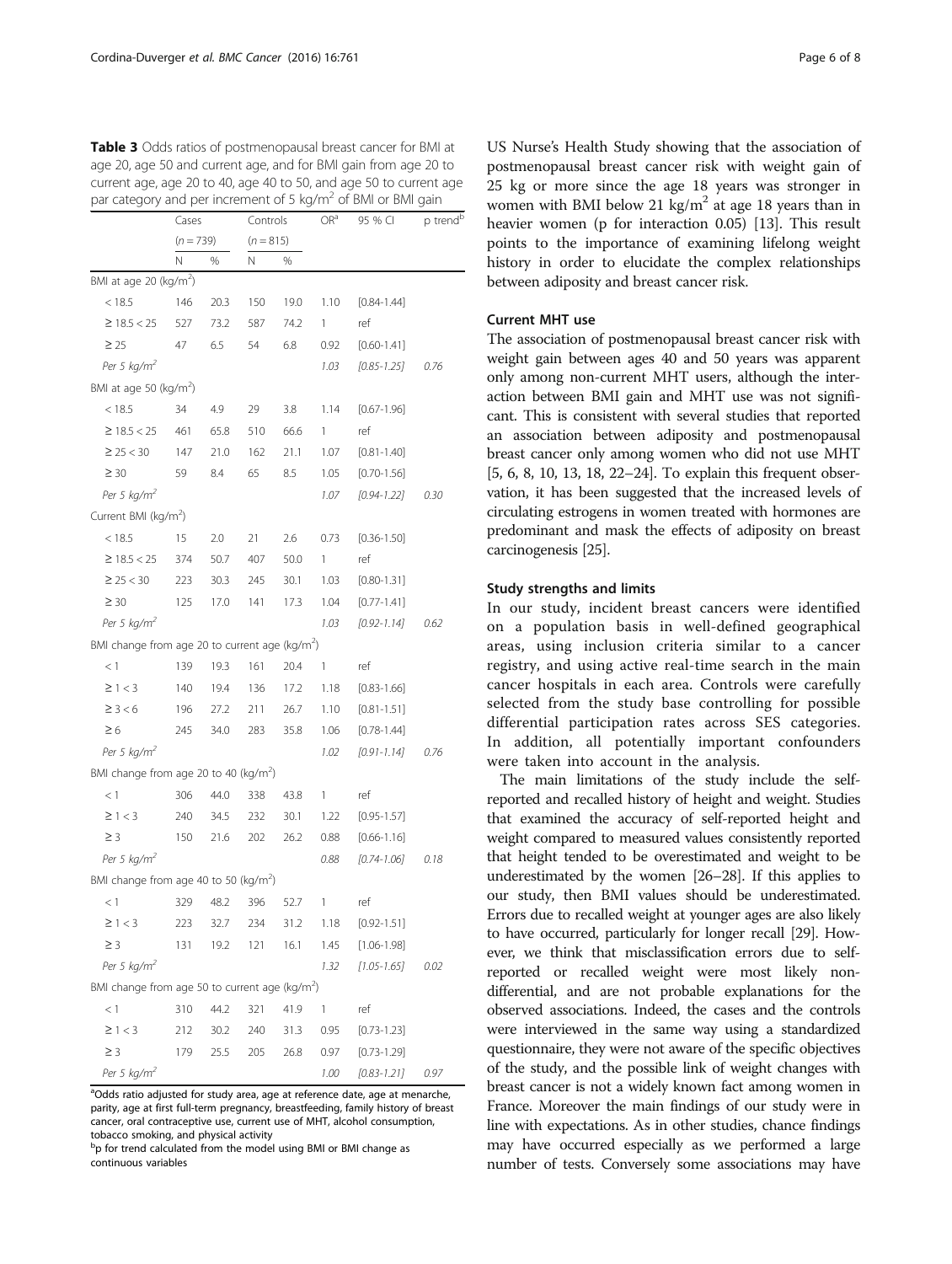|                                 | BMI at age $20 < 18.5$ kg/m <sup>2</sup> |                            |                            |                            | BMI at age $20 \ge 18.5$ kg/m <sup>2</sup> |                        |                 |
|---------------------------------|------------------------------------------|----------------------------|----------------------------|----------------------------|--------------------------------------------|------------------------|-----------------|
|                                 | (146 cases / 150 controls)               |                            | (574 cases / 641 controls) |                            |                                            |                        |                 |
|                                 | OR <sup>a</sup>                          | 95 % CI                    | $p$ trend <sup>b</sup>     | OR <sup>a</sup>            | 95 % CI                                    | $p$ trend <sup>b</sup> |                 |
| BMI at age 50                   | 1.36                                     | $[0.88 - 2.01]$            | 0.16                       | 1.08                       | $[0.93 - 1.25]$                            | 0.31                   | 0.52            |
| Current BMI                     | 1.47                                     | $[1.05 - 2.07]$            | 0.02                       | 0.99                       | $[0.88 - 1.12]$                            | 0.91                   | 0.14            |
| BMI gain, age 20-40             | 1.05                                     | $[0.60 - 1.85]$            | 0.85                       | 0.85                       | $[0.70 - 1.03]$                            | 0.09                   | 0.46            |
| BMI gain, age 40-50             | 2.06                                     | $[1.09 - 3.88]$            | 0.02                       | 1.29                       | $[1.00 - 1.65]$                            | 0.05                   | 0.40            |
| BMI gain, age 50 to current age | 1.62                                     | $[0.96 - 2.74]$            | 0.06                       | 0.94                       | $[0.76 - 1.15]$                            | 0.53                   | 0.28            |
|                                 | Age $< 65$ y                             |                            |                            | Age $\geq 65$ y            |                                            |                        | $p$ interaction |
|                                 |                                          | (469 cases / 500 controls) |                            |                            | (270 cases / 315 controls)                 |                        |                 |
|                                 | OR <sup>a</sup>                          | 95 % CI                    | p trend <sup>b</sup>       | OR <sup>a</sup>            | 95 % CI                                    | p trend <sup>b</sup>   |                 |
| BMI at age 20                   | 1.04                                     | $[0.82 - 1.33]$            | 0.74                       | 1.07                       | $[0.77 - 1.47]$                            | 0.69                   | 0.76            |
| BMI at age 50                   | 1.03                                     | $[0.88 - 1.21]$            | 0.68                       | 1.27                       | $[0.98 - 1.63]$                            | 0.06                   | 0.07            |
| Current BMI                     | 0.97                                     | $[0.84 - 1.11]$            | 0.66                       | 1.18                       | $[0.98 - 1.42]$                            | 0.08                   | 0.08            |
| BMI gain, age 20-40             | 0.83                                     | $[0.67 - 1.04]$            | 0.10                       | 1.06                       | $[0.74 - 1.50]$                            | 0.75                   | 0.20            |
| BMI gain, age 40-50             | 1.24                                     | $[0.95 - 1.61]$            | 0.11                       | 1.88                       | $[1.14 - 3.07]$                            | 0.01                   | 0.08            |
| BMI gain, age 50 to current age | 0.97                                     | $[0.74 - 1.27]$            | 0.82                       | 1.04                       | $[0.80 - 1.36]$                            | 0.76                   | 0.87            |
|                                 | Current MHT users                        |                            |                            | Non MHT users              |                                            |                        | $p$ interaction |
|                                 | (150 cases / 125 controls)               |                            |                            | (589 cases / 690 controls) |                                            |                        |                 |
|                                 | OR <sup>a</sup>                          | 95 % CI                    | p trend b                  | OR <sup>a</sup>            | 95 % CI                                    | p trend <sup>b</sup>   |                 |
| BMI at age 20                   | 0.97                                     | $[0.54 - 1.74]$            | 0.91                       | 1.03                       | $[0.84 - 1.26]$                            | 0.81                   | 0.81            |
| BMI at age 50                   | 1.05                                     | $[0.69 - 1.60]$            | 0.81                       | 1.07                       | $[0.93 - 1.24]$                            | 0.31                   | 0.75            |
| Current BMI                     | 1.08                                     | $[0.77 - 1.50]$            | 0.65                       | 1.03                       | $[0.92 - 1.16]$                            | 0.63                   | 0.90            |
| BMI gain, age 20-40             | 1.27                                     | $[0.72 - 2.24]$            | 0.40                       | 0.86                       | $[0.70 - 1.04]$                            | 0.13                   | 0.73            |
| BMI gain, age 40-50             | 1.02                                     | $[0.47 - 2.20]$            | 0.97                       | 1.37                       | $[1.08 - 1.74]$                            | 0.01                   | 0.34            |
| BMI gain, age 50 to current age | 1.06                                     | $[0.59 - 1.88]$            | 0.85                       | 1.00                       | $[0.82 - 1.22]$                            | 0.99                   | 0.69            |

<span id="page-6-0"></span>Table 4 Odds ratios per 5 kg/m<sup>2</sup> increase of BMI at age 20, BMI at age 50, current BMI and BMI changes stratified by BMI at age 20, current age and current MHT use

<sup>a</sup>ORs adjusted for study area, age, age at menarche, parity, age at first full-term pregnancy, breastfeeding, family history of breast cancer, OC use, current use of MHT (where appropriate), alcohol consumption, tobacco smoking, and physical activity

<sup>b</sup>p for trend calculated from the model using BMI or BMI change as continuous variables

remained undetected due to low statistical power in some analyses. In particular, statistical power was limited to detect interactions between variables. With these limitations in mind, however, we believe that these data are of valuable interest given the scarcity of studies examining the effect of BMI assessed over the lifetime on breast cancer risk, and provide further opportunities for research.

## Conclusion

Weight history throughout life appears to be a key determinant of breast cancer risk after the menopause, but interplay between age, weight, weight gain and breast cancer risk factors appears to be complex. Our findings point to the importance of controlling for weight gain in middle aged-women. The role of low body weight during early adulthood in postmenopausal breast cancer risk should be examined further.

## Additional file

[Additional file 1: Table S1.](dx.doi.org/10.1186/s12885-016-2793-0) Odds ratios of postmenopausal breast cancer for weight gain (in kg) from age 20 to current age, age 20–40, age 40–50, and age 50 to current age per increment of 10 kg of weight gain. (DOCX 24 kb)

#### Abbreviations

BMI: Body mass index; ER: Estrogen receptor; MHT: Menopausal hormone therapy; OR: Odds ratios; PR: Progesterone receptor; SES: Socio-economic status

#### Acknowledgements

#### Funding

This study was supported by grants from the Fondation de France, the French National Institute of Cancer (INCa), The National League against Cancer, the National Agency for Environmental and Occupational Health and Food Safety (ANSES), the National Agency for Research (ANR), and the Association for Research against Cancer (ARC).